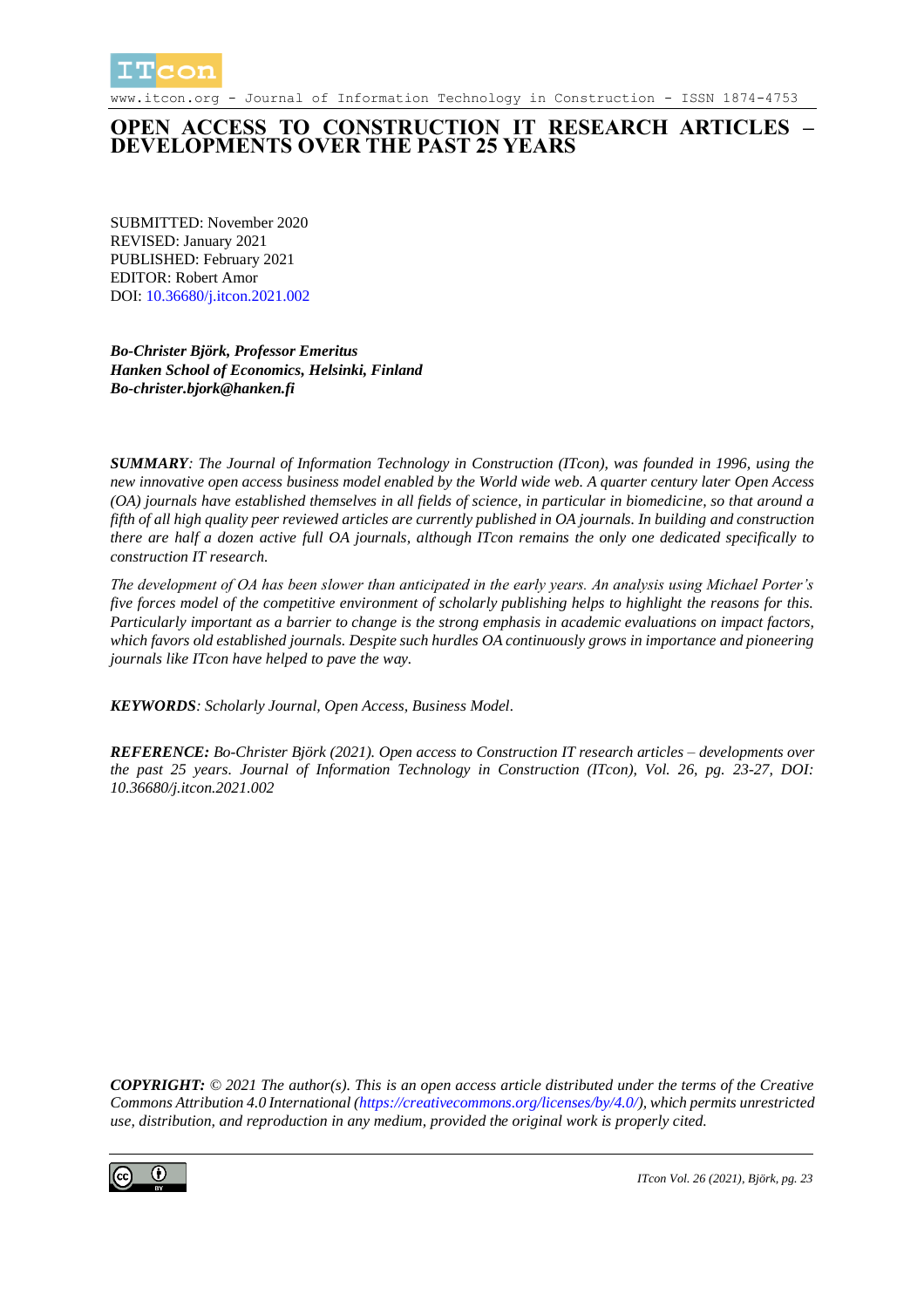### **1. INTRODUCTION**

In the 1980s and 1990s the use of IT in construction was rapidly evolving and a research community of young researchers interested in topics like computer-aided design, product modelling (later renamed BIM), expert systems, etc. had emerged. This community regularly met and bonded at yearly conferences. Traditional paper format journals dedicated to this area were also founded, such as *ASCE Journal of Computing in Civil Engineering*  (1987-), *Automation in Construction* (1992-) and the *International Journal for Computer Integrated Design and Construction* (1999-2000).

Email had already been around for a while when in 1993 the world wide web emerged and very rapidly started to revolutionize many business fields. The World Wide Web was in particular designed to help scientists like those working at CERN communicate easily (Berners-Lee and Cailliau, 1990) and its potential for the dissemination of scientific publications was also rapidly noticed (Harnad, 1999). The idea of an electronic only journal focusing on the use of IT in construction industry applications emerged in the spring of 1995. At that time scholarly journals were still distributed only in paper versions and bulky conference proceedings were distributed at the conference sites. The prize goes to the CIB world conference in Washington DC in 1986 where the twelve volume proceedings weighed around ten kilograms, causing major logistical problems for attendees facing luggage weight restrictions.

Not only was ITcon conceived as an electronic journal, hence the original title "Electronic" Journal of Information Technology in Construction, it was also from the start a full open access journal with no access barriers whatsoever. In contrast to many current OA journals from major publishers ITcon did not charge authors for the dissemination service but relied on the voluntary work of the central editorial team, and the implicit support of their institutions for resourcing the publishing. In addition, grants from the Swedish Building Research Council, the Slovenian Research Agency and the EU supported the development of the IT platform used for publishing and for managing the review process.

During its first five years ITcon struggled to get high quality submissions but after the millennium shift the journal gained acceptance and has to date published over 600 articles. During the last twenty years the number of yearly articles has steadily fluctuated in the range 20-50 articles, often depending on the publication dates of special issues. We can safely conclude that it has established itself as one of the leading journals in its niche field. The developments of the first ten years have been described in a previous article and will not be described in detail here (Björk, Turk and Holmström, 2005 or Björk and Turk, 2006). Key developments after those articles were written have been to utilise the open source Open Journals System as publishing platform and the labelling of all content with the Creative Commons license as well digital object describers (DOIs). This article in-stead focuses on changes in the general environment of scholarly publishing during the quarter century that ITcon has been published, and in particular the situation for construction IT research.

# **2. GENERAL DEVELOPMENT OF OA**

Over the past two decades, there have been several empirical studies of how the uptake of open access has developed (Piwovar et al 2018). The simplest measurement is to look at what proportion of journals are open access. Even that is complicated by the fact that it has been difficult to measure the number of scholarly journals in general, in particular when looking outside the English language ones. Some measurements have for instance looked at the proportion of Web of Science or Scopus indexed journals that are open access. Perhaps more meaningful is to look at the share of articles which are published in OA journals. It should be noted that while the number of yearly articles in OA journals is on average lower in OA journals than in subscription journals, there are a few open access mega-journals publishing thousands of articles each. Björk and Korkeamäki (2020) found in a recent study that the overall share in 2018 of 24,358 Scopus journals that were OA was 18.4 % and that the share of OA articles was 18.8 %. The distribution over scholarly fields was, however, strongly skewed with Biochemistry (23.0 %) and Medicine (22.0 %) having the highest uptake and business disciplines the lowest. Of fields close to construction IT, Engineering had 10.4 % and Computer Science had 13.9 %. In an earlier study of 9,500 articles published in 72 leading journals in building & construction only 5,6 % of the articles published in 2015-2017 where in full OA journals (Björk, 2018).

Unfortunately, there are also so-called predatory OA journals, journals which pretend being peer reviewed and where authors are guaranteed rapid publishing against the payment of author fees (Shen and Björk, 2015). Fortunately, the building and construction field has not been particularly badly affected by this phenomenon.

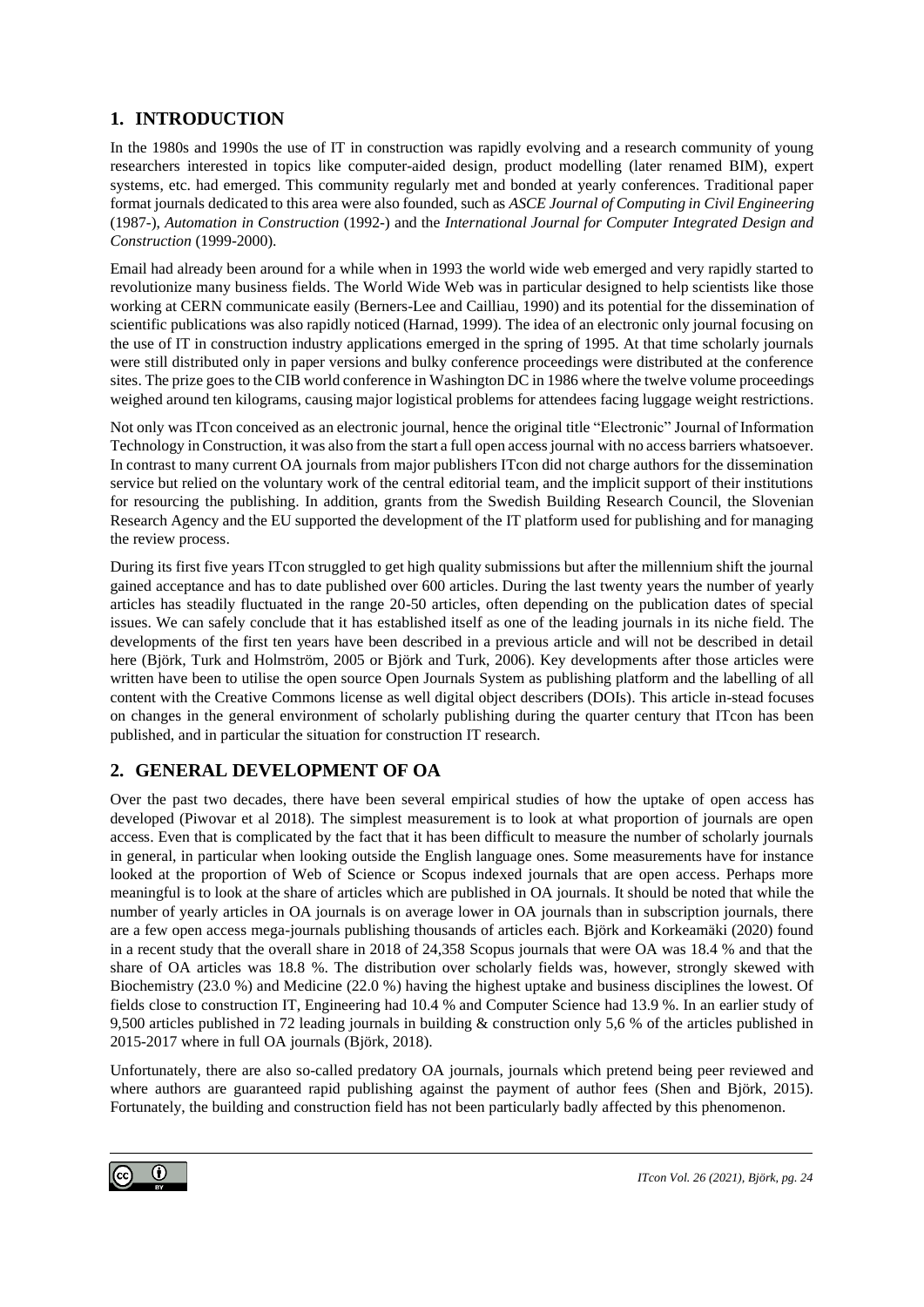### **3. CURRENT CONSTRUCTION OA JOURNALS**

Currently there are a handful of OA journals specialized in construction IT or construction more generally. The *Journal of Civil Engineering and Management* was originally published by the Vilnius Gediminas Technical University and has after a few years of being published by Taylor & Frances reverted to being published by the university and is now full OA. Authors have to pay a fee of 60 Euros per page, which in practice means on average around 1000 Euros for an article. *Buildings* is a journal launched in 2011 by the full OA publisher MDPI, and promises extremely fast publication, the first decision is promised to submitting authors after approximately 17.5 days. The median time from acceptance to publication is 3.8 days! The Article Processing Charge (APC) is approximately 1300 Euros. A newcomer is *Buildings & Cities*, which charges around 1100 Euros.

In addition to the above commercial ventures there are a handful of OA journals in construction which don't charge authors. These include *Construction Economics and Building*, *Journal of construction in developing countries* as well as some Spanish language journals (Björk, 2018). *ITcon* has for its full 25 year's history been the only OA journal specialized in research concerning the use of IT in construction,

#### **4. AN EXPLANATION FOR THE SLOW GROWTH OF OA**

All evidence thus points to a slowly growing acceptance as OA as a model for publishing scholarly journals also in the construction disciplines. But why has the growth over the past 25 years been much slower than we anticipated when we founded ITcon a quarter of a century ago and in particular linear rather than the exponential S-curve to be expected for disruptive innovations (Rogers, 2003). Why haven't existing journals converted to the OA model.

The key reasons for this can be found in a number of peculiarities in the business of scholarly journal publishing in general. A useful framework for discussing this is Michael Porter's famous model for describing the competitive situation of a given industry (Porter, 1980). This model has for four decades been part of the standard for teaching strategy at business schools. An adaption of the model for the scholarly publishing business is illustrated in Figure 1 below.

A more elaborate analysis is presented in Björk (2017). The essence is that the competitive situation in a given industry is determined by five central forces. For instance, the bargaining power of customers boils down to the position of university libraries to negotiate the multi-year contracts they make with a handful of major publishers to obtain digital access to their portfolio of journals (e. g. Science Direct, Springer Link). Since most universities require subscriptions to all leading journal packages, called bid deals, the bargaining power has been very weak, and publishers have more or less been able to dictate prices. In this respect scholarly publishing differs from fields like mobile phones or cars, where products from different vendors are substitutes. This has led to profit levels of 30-40 %, which companies in other industries can only dream of. Hence these big publishers have had very little incentive to a risky conversion of their journals to full OA paid by author charges. Instead, they have chosen a risk free hybrid strategy of opening up most of their journals to individually paid OA for selected articles (typically for 3000 USD), thus collecting revenue at both ends (Cressey, 2009).

A substitute for an original scholarly article is a manuscript copy stored in an open web repository. In the jargon of OA proponents such copies are called Green OA, in contrast to Gold OA, which consists of the original articles at the publisher's site (Suber, 2012). Green OA is mostly allowed by publishers, but often with a one-year delay. And not all authors bother about it, even when its legal and their university provides a web site for it. For this reason, only about 15-20 % of articles in closed subscription journals can be found as green copies.

A key factor slowing down innovation and the entry of new journals has also been the importance of having a Journal Citation Index impact factor and its level, for attracting academics to submit papers. Since the owner of the index Clarivate only accepts new journals very selectively this has been a major hurdle for newly founded OA journals. This dominance has been further cemented by the excessive use of this metric by many university administrations for evaluation purposes (Adler and Harzing, 2009). Where academics have published has been more important than the impact of the individual papers, which in today's world can be easily checked using more inclusive indexes such as Scopus and Google Scholar.

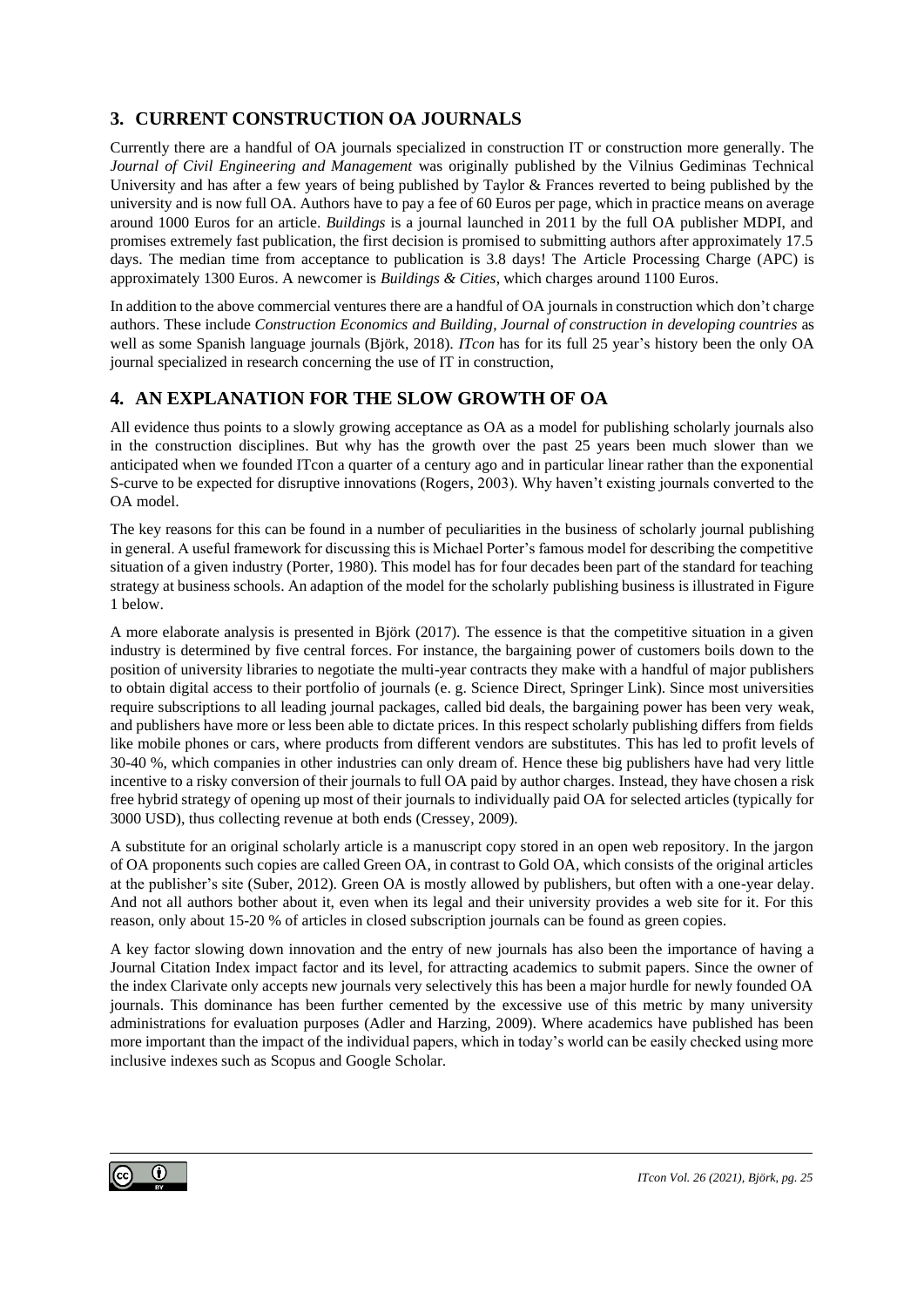

*FIG. 1: Porter's competitive forces model adapted to the scholarly publishing business. Reproduced from Björk (2017) with permission from the publisher.*

What Porter's model and an analysis using its concepts shows, is that the scholarly publishing industry (mainly the leading commercial and society publishers) is an industry where the leading incumbent players are extremely well protected from competition from new and innovative companies. With the high levels of profit that follows from this protected situation, they have little incentive to start experimenting with new innovation, such as open access, even if it would be funded by author charges.

# **5. CONCLUSIONS**

When we started ITcon, we optimistically expected the Open Access business model to become the norm for publishing scholarly journals in a relatively short time frame of five to ten years. In this we have been disappointed. The reasons are mainly due to the general situation in academic journal publishing as outlined above. Although OA is rapidly getting a stronghold in biomedical publishing construction research is a laggard in the adoption of this model. The reasons follow the Porter's model and how it plays out in different fields.

What we have nevertheless been able to do is to run a high-quality peer reviewed journal using a collaborative open source like model. In this we are not alone, in fact a majority of all Open Access journals included in the DOAJ index follow this business model (Morrison, 2016). Using such a model based on voluntary work is doable for journals closely associated with active networks of researchers. Operating without monetary revenues (for instance charging authors) and expenses is also realistic for journals of the size of ITcon where the number of yearly submissions is reasonable. A decentralized structure with a number of collaborating co-authors is also helpful. Journals which are too dependent on only a single editor-in-chief are at a high risk of disappearing when that editor is no longer willing or able to continue.

# **ACKNOWLEDGMENTS**

Several colleagues have over the years crucially contributed to the success of ITcon. Ziga Turk had the main responsibility for developing the IT platform used and has also acted as editor-in-chief and Robert Amor has been the editor-in-chief for the past eight years. The late Chuck Eastman, the "father" of BIM research, also helped substantially in attracting manuscripts during the early critical years.